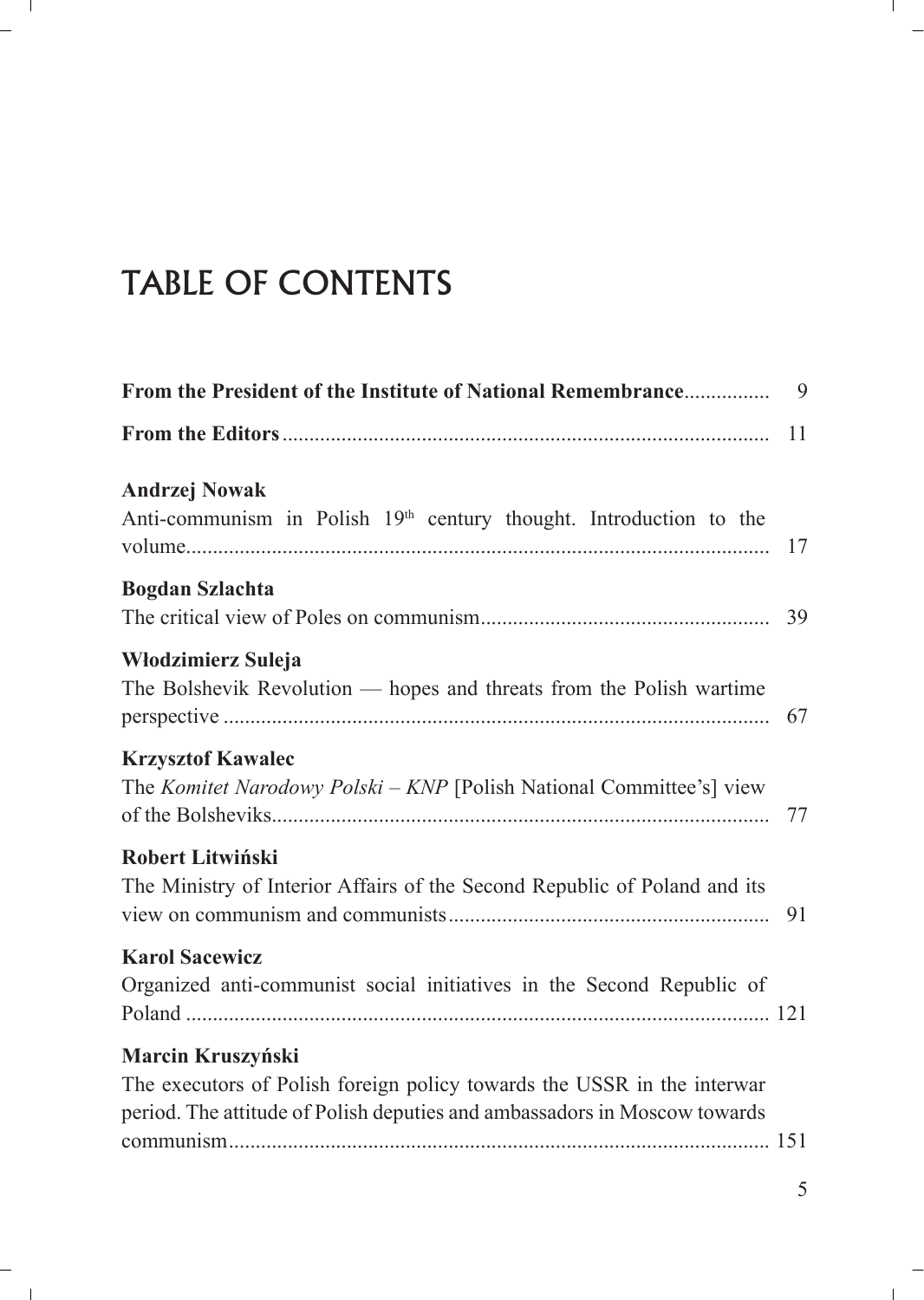## **Piotr Gontarczyk**

| The "National Tribune" against communism $-$ a contribution to Jewish                                |  |
|------------------------------------------------------------------------------------------------------|--|
| <b>Marek Kornat</b><br>Anti-communism and anti-Sovietism in Polish political thought during          |  |
| <b>Tadeusz Wolsza</b><br>The image of Polish communists in terms of political émigré group in the    |  |
| <b>Piotr Kardela</b>                                                                                 |  |
| Sławomir Moćkun                                                                                      |  |
| <b>Jan Lencznarowicz</b>                                                                             |  |
| <b>Krzysztof Tarka</b><br>The march of free Poles. The protests of émigré circles against Bulganin's |  |
| <b>Wojciech Polak</b><br>The Independent Student Association's (NZS) stand against communism in      |  |
| <b>Grzegorz Wołk</b><br>Anti-communism in the ideology of the Konfederacja Polski Niepodległej       |  |
| <b>Grzegorz Majchrzak</b><br>Was "Solidarność" an anti-communist movement? Reflections on the        |  |
| <b>Bartłomiej Noszczak</b><br>Anti-Communism of the Federacja Młodzieży Walczącej [Fighting Youth    |  |